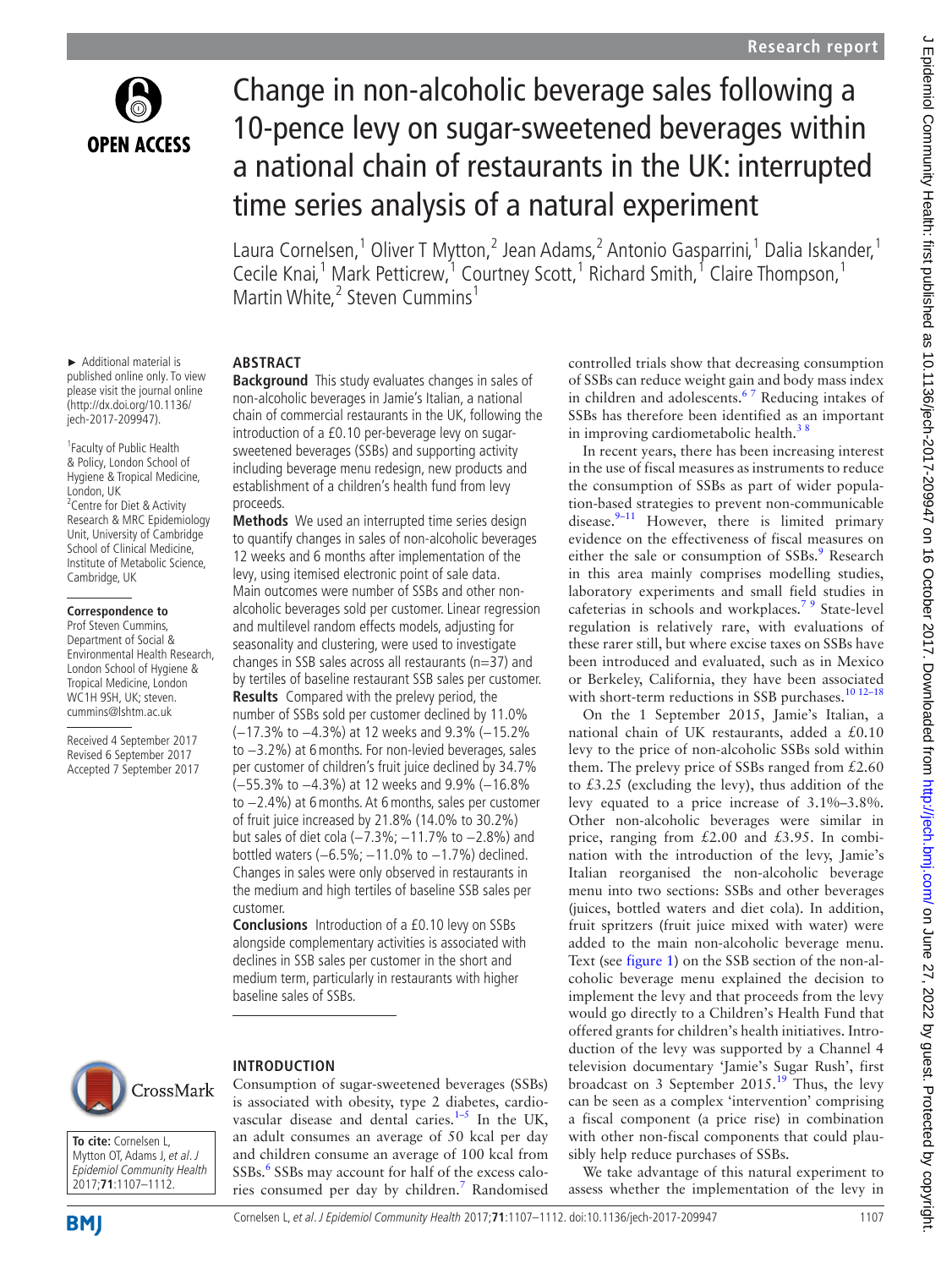

<span id="page-1-0"></span>**Figure 1** Non-alcoholic section of the beverage menu. Reproduced with permission by Jamie's Italian Restaurants.

combination with non-price activities (for convenience referred to as the 'intervention') is associated with changes in sales of non-alcoholic beverages. We use an interrupted time series (ITS) design to compare the number of SSBs, and other non-alcoholic beverages, sold per customer before implementation of the intervention with sales at 12 weeks and 6 months after. We use itemised electronic point of sale (EPOS) data and investigate the effect of the intervention across all restaurants and whether this effect varies by tertiles of baseline restaurant SSB sales per customer.

#### **Methods**

In evaluations of natural experiments, the researcher has no control over the design and delivery of the intervention.<sup>[20](#page-5-7)</sup> The intervention was implemented in all restaurants simultaneously by Jamie's Italian for logistical and commercial reasons and was outside the control of the research team. For this study, randomisation was therefore not possible and as no suitable control condition existed, a pragmatic evaluation using an ITS design<sup>[21](#page-5-8)</sup> was employed. ITS approaches are considered as the strongest design available in such contexts and have been widely used in evaluations of public health interventions.[12](#page-5-9) Here, we use Jandoc *et al*'s recommended guidance for the transparent reporting of studies using ITS designs.<sup>[22](#page-5-10)</sup>

## **Data**

Itemised time-series data on the number of all non-alcoholic beverages sold in each of 37 eligible restaurants were extracted from the Jamie's Italian EPOS system (MICROS Retail Systems) and provided to the authors by the company. To be eligible for inclusion, restaurants had to be operating between 23 June 2014 and 28 February 2016. To assess short-term (12weeks) changes in sales, we used restaurant-aggregated itemised weekly data on the number of beverages sold from 8 June 2015 to 22 November 2015 in 37 restaurants. This equated to a time series of  $n=24$ weeks, with 12 weeks of data either side of the implementation date of the intervention. To assess medium-term changes in sales at 6 months, we analysed the itemised number of beverages sold over 23 periods of 4 weeks each, starting from 23 June 2014 to 28 February 2016, from each of the 37 restaurants. These 4weekly periods are standard company accounting periods, and we used data from the maximum number of periods available through the EPOS system. As the implementation date (1 September 2015) of the levy fell in the middle of a 4-week accounting period, data for that period were split into 2-week

periods to allow for the specification of an exact implementation date in analyses. The numbers of beverages sold were standardised by adjusting for the number of customers visiting each restaurant. To do this, we divided the number of beverages sold by the number of 'covers' for each restaurant (one cover is equal to one adult or child customer) in each period, including the period split in two.

Non-alcoholic beverages were separated into two main groups: on-menu and off-menu. On-menu refers to beverages present on the restaurant beverage menu (see [figure](#page-1-0) 1). Off-menu refers to beverages that could be requested by the customer but were not listed on the menu. For the on-menu group, beverages were split into five categories: (1) SSBs subject to the levy, (2) fruit juices, (3) fruit juices on the children's menu, (4) diet cola and (5) bottled water (see online [supplementary appendix 1\)](https://dx.doi.org/10.1136/jech-2017-209947). Beverages not listed on the menu were split into two categories: (6) SSBs subject to the levy and (7) 'mixers', which were not levied. In addition, separate categories were created for fruit spritz (a mix of water and fruit juices), beverages, introduced to the main menu when the intervention was implemented and children's 'fruity water' and milk, introduced to the children's menu in June 2015. This categorisation allowed assessment of the main effect of the intervention on sales of SSBs and exploration of possible substitution effects. Data on tap water orders were not recorded through the EPOS system. A further 1.3% of all drinks sold during the study period were excluded as they did not fit the categories above (eg, slim-line tonics, smoothies and cordial drinks).

First, changes in the number of non-alcoholic beverages sold per customer across all restaurants at 12 weeks and 6 months were explored. Second, these analyses were stratified by tertiles of baseline restaurant on-menu SSB sales per customer (low: n=12 restaurants; medium: n=13 restaurants; and high: n=12 restaurants) and assessed at 6 months only. Online [supplemen](https://dx.doi.org/10.1136/jech-2017-209947)[tary appendix 2](https://dx.doi.org/10.1136/jech-2017-209947) lists the locations of included restaurants.

# **Statistical analysis**

Changes in non-alcoholic beverage sales associated with the intervention in the ITS were modelled as an immediate step change in the log-transformed number of beverages sold per customer. The step change was defined as a categorical variable equal to zero before implementation (up to 31 August) and one afterwards. This assumes an immediate and stable effect of the intervention.<sup>[21](#page-5-8)</sup> We did not analyse changes in trends as the postintervention period was too short for meaningful interpretation.

Estimates using weekly data were adjusted for time trend in number of beverages sold per customer and estimates using 4weekly data additionally adjusted for quarterly seasonal effects (see online [supplementary appendix 3](https://dx.doi.org/10.1136/jech-2017-209947)). Analyses of aggregated weekly data were conducted using simple linear regression as data were only available at the aggregate level (ie, for 37 restaurants combined). Analyses of 4weekly data were conducted using a hierarchical multilevel model with restaurant-specific random effects in intercept and trend. We report robust standard errors to account for residual autocorrelation and clustering. Magnitude and statistical significance of the coefficient of the categorical variable was used to assess the changes associated with the intervention (see online [supplementary appendix 3](https://dx.doi.org/10.1136/jech-2017-209947) for details on the model). Estimated coefficients were exponentiated and expressed as a percentage change in the number of beverages sold per customer. Sensitivity analyses were conducted that tested the robustness of the timing of the effect by varying the date of implementation to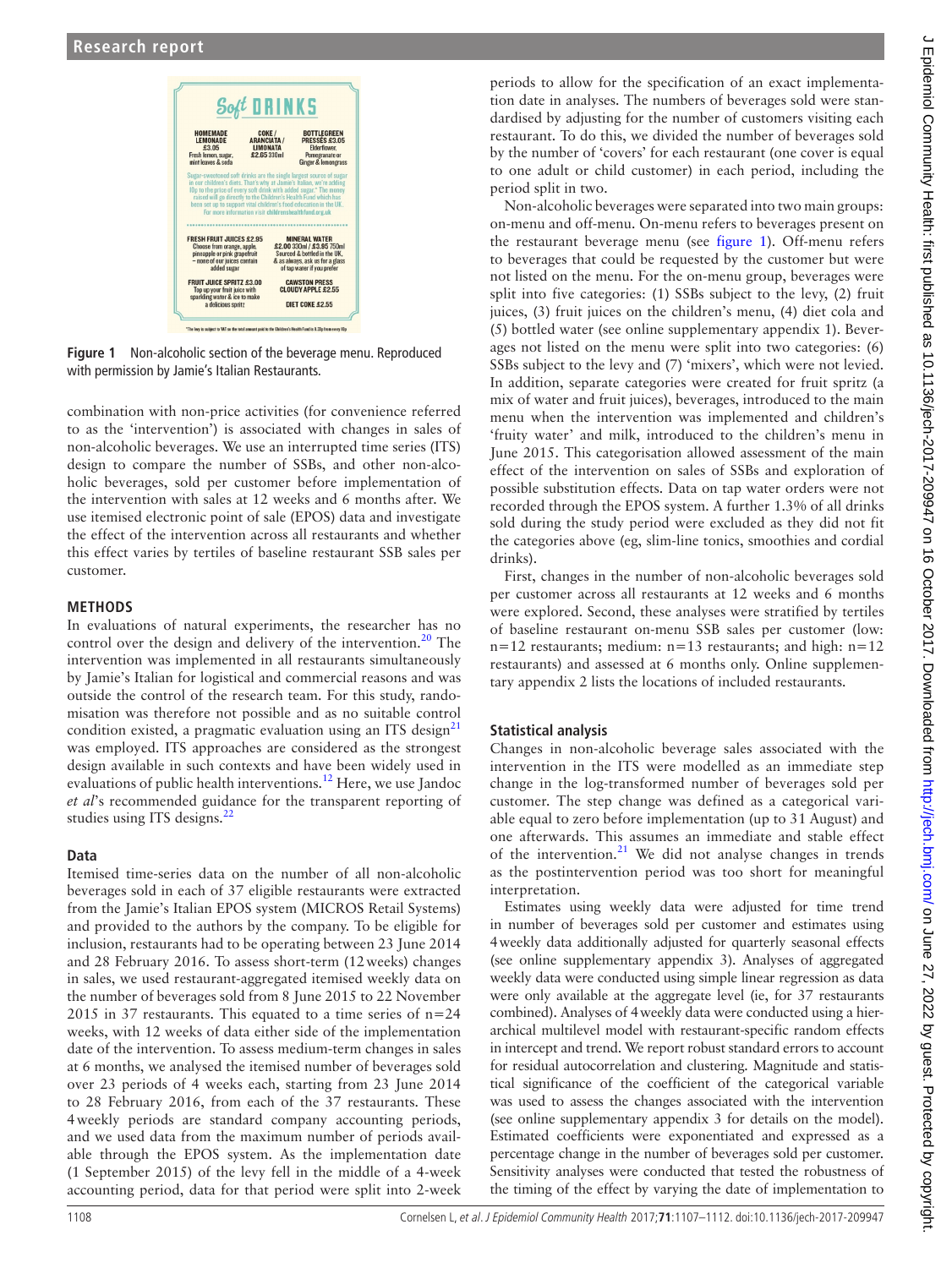| laule L<br>ivicali humber of beverages solu per restaurant and per customer (4-weekiy sales perious) |                                                                    |                                                                     |                                                                    |                                                                     |  |  |  |  |
|------------------------------------------------------------------------------------------------------|--------------------------------------------------------------------|---------------------------------------------------------------------|--------------------------------------------------------------------|---------------------------------------------------------------------|--|--|--|--|
|                                                                                                      | Mean number of beverages sold (SD) per restaurant                  |                                                                     | Mean number of beverages sold (SD) per customer                    |                                                                     |  |  |  |  |
| <b>Beverage category</b>                                                                             | Preintervention, per<br>4-weekly sales period<br>$(n=561$ periods) | Postintervention, per<br>4-weekly sales period<br>$(n=259$ periods) | Preintervention, per<br>4-weekly sales period<br>$(n=561$ periods) | Postintervention, per<br>4-weekly sales period<br>$(n=259$ periods) |  |  |  |  |
| On menu                                                                                              |                                                                    |                                                                     |                                                                    |                                                                     |  |  |  |  |
| Levied SSBs                                                                                          | 1781 (1269)                                                        | 1425 (820)                                                          | 0.174(0.043)                                                       | 0.155(0.036)                                                        |  |  |  |  |
| Fruit juice (main menu)                                                                              | 408 (1053)                                                         | 379 (821)                                                           | 0.030(0.030)                                                       | 0.033(0.029)                                                        |  |  |  |  |
| Fruit juice (children's menu)                                                                        | 450 (349)                                                          | 289 (182)                                                           | 0.045(0.024)                                                       | 0.033(0.018)                                                        |  |  |  |  |
| Diet cola                                                                                            | 732 (445)                                                          | 613 (337)                                                           | 0.073(0.020)                                                       | 0.067(0.020)                                                        |  |  |  |  |
| <b>Bottled water</b>                                                                                 | 979 (1427)                                                         | 828 (1192)                                                          | 0.083(0.044)                                                       | 0.077(0.047)                                                        |  |  |  |  |
| Off menu                                                                                             |                                                                    |                                                                     |                                                                    |                                                                     |  |  |  |  |
| Levied SSBs                                                                                          | 300 (192)                                                          | 273 (171)                                                           | 0.030(0.013)                                                       | 0.030(0.015)                                                        |  |  |  |  |
| <b>Mixers</b>                                                                                        | 300 (250)                                                          | 302 (251)                                                           | 0.029(0.013)                                                       | 0.031(0.016)                                                        |  |  |  |  |
|                                                                                                      |                                                                    |                                                                     |                                                                    |                                                                     |  |  |  |  |

Analyses are based on n=820 restaurant periods: prelevy n=561, postlevy n=259.

SSBs, sugar-sweetened beverages.

the month preceding and following introduction of the intervention (see online [supplementary appendix 5\)](https://dx.doi.org/10.1136/jech-2017-209947).

<span id="page-2-0"></span>**Table 1** Mean number of beverages sold per restaurant and per customer (4-weekly sales periods)

#### **Results**

In the 12 months prior to the introduction of the intervention 2 058 581 non-alcoholic beverages were sold within study-eligible restaurants, of which 38% (n=775230) were SSBs. [Table](#page-2-0) 1 shows the mean number of beverages sold per 4-weekly period in each category per restaurant and per customer. Before and after the introduction of the intervention, SSBs were the most commonly purchased non-alcoholic beverage per restaurant and per customer, followed by bottled water and diet cola. On a per-customer basis, after introduction of the intervention, an increase in the mean number of fruit juices (main menu) sold and reductions in the SSB, diet cola and children's fruit juice categories were observed. [Table](#page-2-1) 2 reports the mean number of newly introduced beverages (fruit spritz, children's fruity water and children's milk) sold per 4-weekly period by restaurant and by customer. Compared with existing beverages, overall sales of these new beverages were low.

#### **Changes in sales of SSBs**

[Table](#page-3-0) 3 reports the percentage change in the mean number of beverages sold per customer at 12 weeks and 6months after introduction of the intervention across all restaurants, compared with the preintervention period (see online [supplementary](https://dx.doi.org/10.1136/jech-2017-209947)  [appendix 4](https://dx.doi.org/10.1136/jech-2017-209947) for graphs of time series data). At 12 weeks, the intervention was associated with an 11.04% (95% CI −17.30% to −4.30%; p=0.003) decrease in the mean number of on-menu SSBs sold per customer compared with the 12-week period preceding the intervention, adjusting for trend. At 6 months, change in sales was smaller, with the intervention associated with a 9.34% (95% CI −15.21% to −3.15%; p=0.004) decrease in mean number of on-menu SSBs sold per customer. No changes

in sales of off-menu SSBs were observed. Changes in sales at 6months differed by tertile of baseline restaurant SSB sales per customer. [Table](#page-3-1) 4 shows that the intervention was associated with a 12.8% (95% CI −19.27% to −5.82%; p=0.001) reduction in the number of on-menu SSBs sold per customer in high SSB sales restaurants and a reduction of 16.47% (95% CI −20.55% to −12.19%; p<0.001) in medium SSB sales restaurants, compared with the preintervention period. No changes in sales were observed in low SSB sales restaurants. In medium SSB sales restaurants, introduction of the intervention was associated with a 11.40% (95% CI −17.30% to −4.97%; p=0.001) fall in the number of off-menu SSBs sold per customer, but no association was found in either low or high SSB sales restaurants.

#### **Changes in sales of other non-alcoholic beverages**

[Table](#page-3-0) 3 shows that the intervention was associated with increases and decreases in the number of non-levied beverages sold per customer at 12 weeks and 6 months, compared with the preintervention period. At 12 weeks, the intervention was associated with a 21.53% (95% CI 8.22% to 36.62%; p=0.002) increase in the number of off-menu mixers sold per customer and a 34.69% (95% CI −55.43% to −4.30%; p=0.031) decrease in the number of children's menu fruit juices sold per customer. At 6 months, the intervention was associated with an increase of 21.77% (95% CI 14.00% to 30.21%; p≤0.0001) in the number of fruit juices (main menu) sold per customer. However, the number of children's menu fruit juices sold per customer decreased by 9.88% (95% CI −16.81% to −2.37%; p=0.011), diet cola decreased by 7.32% (95% CI −11.66% to −2.76%; p=0.002) and bottled water decreased by 6.48% (95% CI −11.04% to −1.69%; p=0.009). Stratified analysis ([table](#page-3-1) 4) showed that the intervention was associated with an increase in the mean number of fruit juice (main menu) beverages sold per customer across all tertiles, with the largest

<span id="page-2-1"></span>

| Mean number of newly introduced non-alcoholic beverages sold following implementation<br>Table 2                                                                                 |                                                                                      |                                                                                    |  |  |  |  |
|----------------------------------------------------------------------------------------------------------------------------------------------------------------------------------|--------------------------------------------------------------------------------------|------------------------------------------------------------------------------------|--|--|--|--|
|                                                                                                                                                                                  | Mean number of beverages sold postintervention per<br>restaurant/period (SD) (n=259) | Mean number of beverages sold postintervention per<br>customer/period (SD) (n=259) |  |  |  |  |
| Fruit spritzers (main menu)                                                                                                                                                      | 122 (75)                                                                             | 0.014(0.008)                                                                       |  |  |  |  |
| Children's fruity water                                                                                                                                                          | 65 (44)                                                                              | 0.008(0.005)                                                                       |  |  |  |  |
| Children's milk                                                                                                                                                                  | 41(31)                                                                               | 0.005(0.003)                                                                       |  |  |  |  |
| Analyses are for 4-weekly sales periods. Fruit spritz was introduced to menu 1st of September. Children's fruity water and milk were introduced to children's menu in June 2015. |                                                                                      |                                                                                    |  |  |  |  |

Cornelsen L, et al. J Epidemiol Community Health 2017;**71**:1107–1112. doi:10.1136/jech-2017-209947 1109

J Epidemiol Community Health: first published as 10.1126/jech-2017-209947 on 16 October 2017. Downloaded from http://jech.bmj.com/ on June 27, 2022 by guest. Protected by copyright J Epidemiol Community Health: first published as 10.1136/jech-2017-209947 on 16 October 2017. Downloaded from <http://jech.bmj.com/> on June 27, 2022 by guest. Protected by copyright.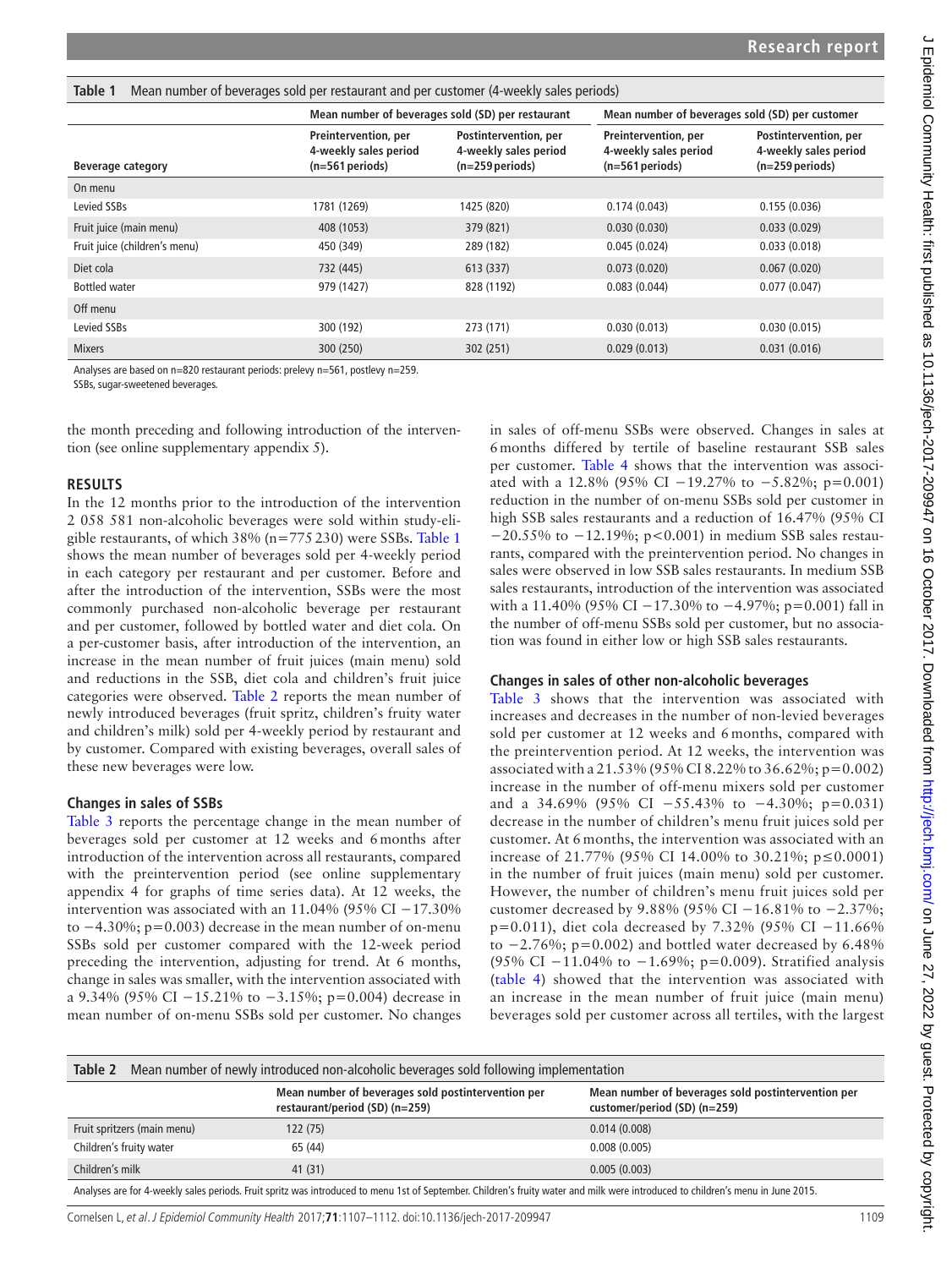<span id="page-3-0"></span>

|  | Table 3 Percentage change in the number of beverage sales per customer at 12 weeks and 6 months following implementation |
|--|--------------------------------------------------------------------------------------------------------------------------|
|  |                                                                                                                          |

| Beverage category             | Change at 12 weeks*<br>Change at 6 months t |                             |           |            |                             |           |
|-------------------------------|---------------------------------------------|-----------------------------|-----------|------------|-----------------------------|-----------|
| On-menu                       | Change (%)                                  | 95% CI                      | p Value   | Change (%) | 95% CI                      | p Value   |
| Levied SSBs                   | $-11.04$                                    | $(-17.30 \text{ to } 4.30)$ | $p=0.003$ | $-9.34$    | $(-15.21 \text{ to } 3.15)$ | $p=0.004$ |
| Fruit juice (main menu)       | 3.36                                        | $(-4.50 \text{ to } 11.96)$ | $p=0.394$ | 21.77      | $(14.00 \text{ to } 30.21)$ | p<0.0001  |
| Fruit juice (children's menu) | $-34.69$                                    | $(-55.43 \text{ to } 4.30)$ | $p=0.031$ | $-9.88$    | $(-16.81$ to 2.37)          | $p=0.011$ |
| Diet cola                     | $-1.88$                                     | $(-6.01 \text{ to } 2.53)$  | $p=0.377$ | $-7.32$    | $(-11.66 \text{ to } 2.76)$ | $p=0.002$ |
| <b>Bottled</b> water          | 5.44                                        | $(-1.19 \text{ to } 12.64)$ | $p=0.104$ | $-6.48$    | $(-11.04 \text{ to } 1.69)$ | $p=0.009$ |
| Off-menu                      |                                             |                             |           |            |                             |           |
| Levied SSBs                   | $-8.06$                                     | $(-16.39 \text{ to } 1.21)$ | $p=0.084$ | $-4.21$    | $(-10.24 \text{ to } 2.12)$ | $p=0.187$ |
| <b>Mixers</b>                 | 21.53                                       | $(8.22 \text{ to } 36.62)$  | $p=0.002$ | 2.43       | $(-3.15 \text{ to } 8.33)$  | $p=0.402$ |
|                               |                                             |                             |           |            |                             |           |

Analyses at 12 weeks are based on n=888 restaurant weeks; analyses at 6 months based on n=820 restaurant periods.

Percentages are the exponentiated coefficients of change in log-transformed numbers of beverages sold per customer and are calculated from:  $\%\Delta\hat{y}=100*\left[\exp\left(\hat{\beta}_{2}\right)-1\right]$  (see online [supplementary appendix 3](https://dx.doi.org/10.1136/jech-2017-209947) for more details).

\*Robust standard errors.

†Robust clustered standard errors adjusted for seasonality and clustering.

SSBs, sugar-sweetened beverages.

increase of 34.99% (95% CI 18.77% to 53.42%; p<0.001) observed in restaurants with the lowest baseline SSB sales per customer. There were decreases in the numbers of diet colas and bottled waters sold per customer, but associations were primarily observed in restaurants with medium baseline SSB sales. An association between the intervention and a decrease in the mean number of children's fruit juices sold was observed in restaurants with the highest baseline SSB only (−14.36; 95% CI −22.04% to −6.01%; p=0.001).

Sensitivity analyses of the robustness of the timing of the changes associated with the intervention confirmed the strongest effects at the actual time of the implementation (see online [supplementary appendix 5](https://dx.doi.org/10.1136/jech-2017-209947) for supplementary data).

#### **Discussion**

The introduction of a the  $£0.10$  levy on SSBs combined with other supporting activities in Jamie's Italian restaurants was associated with an 11.04% decrease in the mean number of on-menu SSBs sold per customer at 12 weeks and a 9.34% decrease at 6months. Decreases at 6months were only observed in restaurants with medium and high baseline SSB sales per customer, suggesting that

the intervention may be more effective in restaurants with higher underlying sales of SSBs. Our analyses show a step decrease in number of SSBs sold per customer, and sensitivity analyses suggests this decrease occurred at time of implementation. This locates our observed changes at the point of the intervention's introduction and strengthens the case for it being the likely explanation for our observed changes, rather than a general secular decline or as a result of other unobserved external factors.

We observed a general decrease in numbers of non-alcoholic beverages sold per customer, with the exception of fruit juice, postintervention. This is counter to evaluations in other settings, such as Mexico, where there have been increases in sales of diet beverages and bottled water as substitutes for SSBs.<sup>12</sup> Here, the provision of new beverage options and orders of tap water may have acted as substitutes and may partially account for the decline in sales of levied SSBs and other soft drinks. However, this is unlikely to be the sole explanation for the observed decline. Declines in SSBs sales were greater than declines in sales of other beverages, suggesting that other elements of the intervention (beyond provision of new beverage options) may be important.

<span id="page-3-1"></span>**Table 4** Percentage change in the number of beverages sold per customer at 6 months following implementation by tertiles of baseline restaurant SSB sales per customer

| <b>Beverage category</b>         | Restaurants with low SSB sales per<br>customer* |                              |           | Restaurants with medium SSB sales per<br>customer* |                             |           | Restaurants with high SSB sales per customer* |                             |           |
|----------------------------------|-------------------------------------------------|------------------------------|-----------|----------------------------------------------------|-----------------------------|-----------|-----------------------------------------------|-----------------------------|-----------|
| On-menu                          | Change (%)                                      | 95% CI                       | p Value   | Change (%)                                         | 95% CI                      | p Value   | Change (%)                                    | 95% CI                      | p Value   |
| Levied SSBs                      | 3.05                                            | $(-12.54 \text{ to } 21.41)$ | $p=0.720$ | $-16.47$                                           | $(-20.55$ to 12.19)         | p<0.001   | $-12.80$                                      | $(-19.27 \text{ to } 5.82)$ | $p=0.001$ |
| Fruit juice<br>(main menu)       | 34.99                                           | $(18.77 \text{ to } 53.42)$  | p<0.001   | 12.52                                              | $(4.92 \text{ to } 20.68)$  | p<0.001   | 19.96                                         | $(5.65 \text{ to } 36.21)$  | $p=0.005$ |
| Fruit juice<br>(children's menu) | $-7.13$                                         | $(-19.35 \text{ to } 6.93)$  | $p=0.007$ | $-7.96$                                            | $(-22.28$ to 8.98)          | $p=0.338$ | $-14.36$                                      | $(-22.04 \text{ to } 6.01)$ | $p=0.001$ |
| Diet cola                        | $-1.00$                                         | $(-10.42 \text{ to } 9.53)$  | $p=0.853$ | $-14.19$                                           | $(-20.07$ to 7.78)          | p<0.001   | $-5.45$                                       | $(-10.68 \text{ to } 0)$    | $p=0.049$ |
| <b>Bottled water</b>             | $-6.20$                                         | $(-16.47 \text{ to } 5.44)$  | $p=0.282$ | $-8.24$                                            | $(-13.50 \text{ to } 2.76)$ | $p=0.004$ | $-4.78$                                       | $(-12.45 \text{ to } 3.46)$ | $p=0.249$ |
| Off-menu                         |                                                 |                              |           |                                                    |                             |           |                                               |                             |           |
| Levied SSBs                      | 4.19                                            | $(-9.79 \text{ to } 20.44)$  | $p=0.574$ | $-11.40$                                           | $(-17.30 \text{ to } 4.97)$ | $p=0.001$ | $-4.21$                                       | $(-13.50 \text{ to } 6.08)$ | $p=0.411$ |
| <b>Mixers</b>                    | 2.53                                            | (-8.42 to 14.80)             | $p=0.664$ | 1.41                                               | $(-6.48 \text{ to } 9.86)$  | $p=0.739$ | 3.36                                          | $(-6.67 \text{ to } 14.57)$ | $p=0.525$ |

Analyses at 6 months based on n=820 restaurant periods.

\*Robust clustered standard errors adjusted for seasonality and clustering. Percentages are the exponentiated coefficients of change in log-transformed numbers of beverages sold per

 $\c{c}$ ustomer and are calculated from:  $\%\Delta\hat{y}=100*\left[\exp\left(\hat{\beta}_2\right)-1\right]$ (see online [supplementary appendix 3](https://dx.doi.org/10.1136/jech-2017-209947) for more details). SSBs, sugar-sweetened beverages.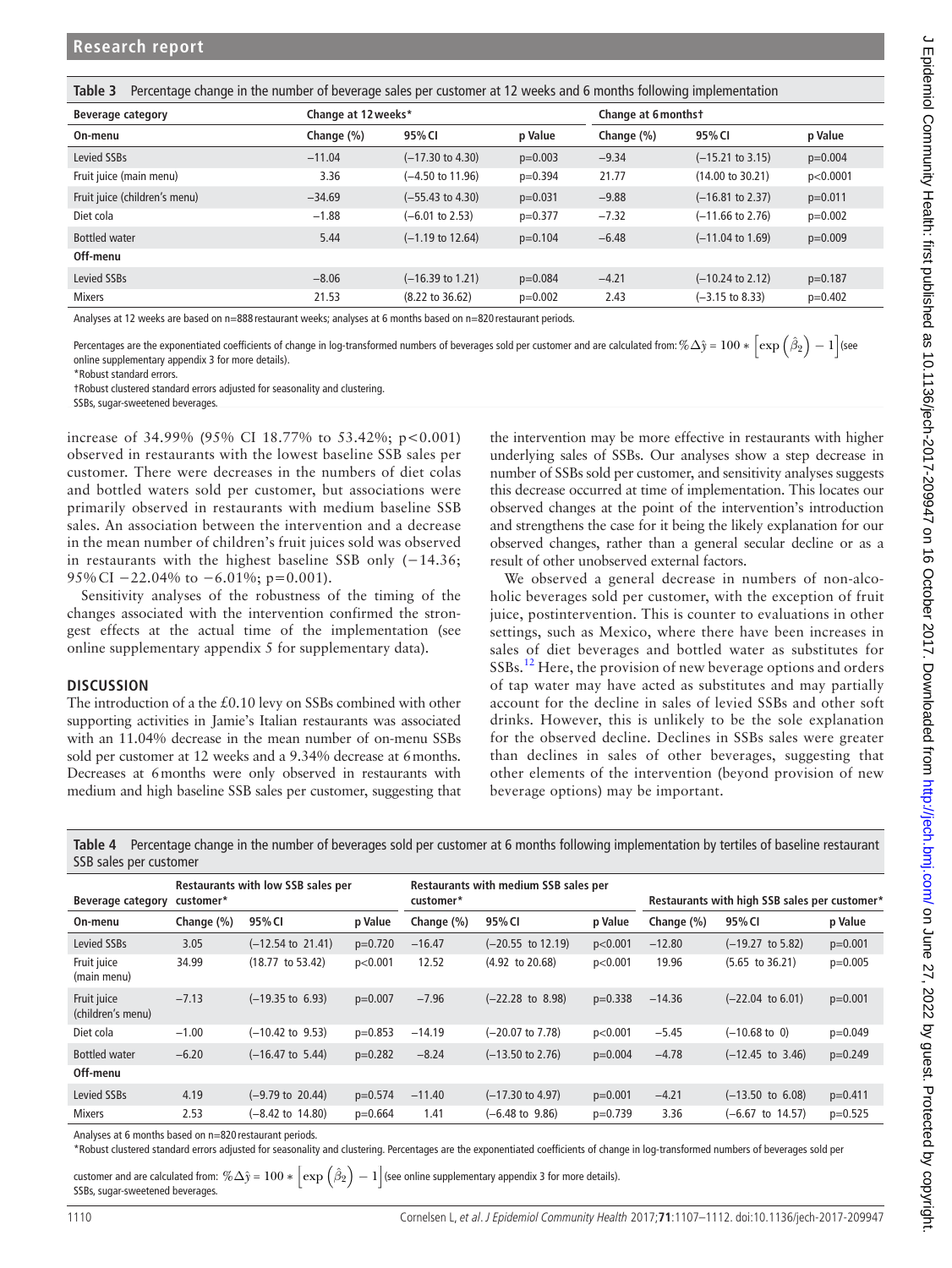## **Comparison with literature on fiscal interventions targeting SSB consumption**

The changes observed in this study are relatively large given the size of the levy. However, recent evidence from Berkeley, California[,18](#page-5-11) showed that changes of the magnitude reported here may be plausible even when price rises are relatively small (21% decrease in sales in response to a penny-per-ounce  $\text{tax}^{18}$  $\text{tax}^{18}$  $\text{tax}^{18}$ ). Economic modelling and other evaluations suggest that sales reductions are similar in magnitude to the price change (a price elasticity of  $0.8-1.2$ ).<sup>12 23-27</sup> In this study, we observed a decline in sales of 10%–12% in response to an average price increase of 3.5%. While this difference could be due to price elasticities cited above being estimated using supermarket purchase data in more aggregated groupings and where such drinks are considerably cheaper, it could also suggest that changes observed here may not be entirely due to the price increase. A range of complementary activities were implemented alongside the levy, including beverage menu redesign, donation of proceeds to a children's health fund, new beverages and widespread media coverage. The Jamie Oliver 'brand' is also associated with campaigning on food and health issues. These factors may have acted in combination with the price increase suggesting that multifaceted interventions with a fiscal measure at their core may plausibly affect behaviour and have greater effects than interventions comprised solely of a fiscal component.

## **Importance of non-fiscal components for behaviour change**

Research on the introduction of nominal taxes on single-use plastic bags suggests that psychological processes are important contributors to intervention effectiveness by modifying habitual behaviours through contextual change.<sup>[28–30](#page-5-12)</sup> In the case of plastic bags, contextual change comprises a nominal tax and a prompt at point of sale asking customers if they wish to purchase them. In economic studies of taxes on alcohol, price tags marked as 'tax-included' on the shelf reduces sales at a greater rate than when supplementary taxes are applied at the cash register only. $31$ Similar processes may be in operation here. In addition to the levy on SSBs (the price component), the non-price components can be seen as important elements of 'contextual change' that may prompt customers to adapt their behaviour either to avoid the levy for economic reasons or to bring their behaviour in line with underlying latent values.

The mean number of SSBs sold per customer was relatively small (0.174 beverages per customer) signifying that average absolute effects across the chain at 12 weeks and 6 months are correspondingly small. However, as the consumption of SSBs is patterned by individual-level factors, such as age and socioeconomic posi- $\frac{1}{2}$  effects may be relatively larger in certain customer groups (such as children). As reductions observed here are per visit, repeat customers would likely see larger cumulative declines. As eating out of the home has increased over the last 40 years,  $33$  the application of such interventions across the commercial restaurant sector could have meaningful population health impact.<sup>34</sup>

# **Strengths and limitations**

Our study has several strengths. First, we use itemised objective data on all non-alcoholic beverage sales to assess changes in numbers of drinks sold after the intervention was introduced. This allowed categorisation of individual beverages into appropriate analytical groups. Second, using a panel format, we were able to control for variations in customers in different restaurants via restaurant specific random effects over time. Third, we were able to analyse changes using weekly and 4-weekly data.

Both showed robust associations between the intervention and decreases in SSB sales, accounting for underlying trend.

Limitations included being only able to adjust numbers of beverages sold by the overall number of customers, as disaggregated data on the number of adults and children visiting each restaurant are not routinely collected. Variations in the number of children visiting restaurants, beyond time and seasonal influences, may have biased estimates of changes in sales. Second, we could not model impacts using a price variable, as beverage prices did not vary across restaurants. Third, while for most restaurants the model fitted the 4-weekly data well, for three restaurants the fit was poorer. These were retained in the sample, as there was no indication that systematic errors were present in the data. As data are in 4-weekly periods that did not correspond to calendar months, we could not use external control variables to adjust for wider trends in beverage or hospitality sector sales. Finally, this study was undertaken in one chain of restaurants, limiting generalisability.

# **Conclusion**

There is consistent evidence that reducing consumption of SSBs would be beneficial to health.<sup>1 2 14 15</sup> Fiscal measures could discourage SSB purchases, and even small price changes may plau-sibly reduce sales.<sup>[18 35](#page-5-11)</sup> Our findings suggest that the introduction of a small levy on SSBs combined with non-fiscal complementary activities is associated with declines in SSB sales when delivered at scale in a commercial restaurant setting. Further research evaluating such interventions in other restaurant settings, with a longer follow-up, is required to assess whether this is transferable, whether decreases in sales are sustained and whether reductions in sales translate into reductions in SSB consumption and to explore whether changes differ by population subgroups.

# **What is already known on this subject**

- ► The WHO recently advocated the use of fiscal measures, such as taxes, to reduce the consumption of sugar-sweetened beverages (SSBs).
- ► While the potential impacts of SSB taxes on sales and consumption of SSBs have been estimated using modelling studies, primary studies evaluating the effects of such interventions delivered in a real-world settings are rare and have only been undertaken in countries with high consumption of SSBs (USA and Mexico).
- ► No evaluations of fiscal interventions have been undertaken in the UK where SSB consumption is lower or have been delivered at scale in commercial restaurant settings.

# **What this study adds**

- ► At 12 weeks, sales per customer of SSBs had declined by 11% and at 6 months by 9.3% compared with the preintervention period. Reductions were the greatest in restaurants with higher SSBs sales per customer.
- $\blacktriangleright$  The effects observed in this study were relatively large, which suggests that complementary activities associated with its introduction (eg, menu redesign, introduction of new beverages and information) may have the potential to augment changes induced by price increases.

**Acknowledgements** The authors would like to thank Louise Ludlum at Jamie's Italian and Jo Ralling at The Jamie Oliver Foundation for allowing access to the commercial sales data used in this study. In particular, we would like to thank Michelle Fisher for extracting data from the MICROS Retail System. We would also